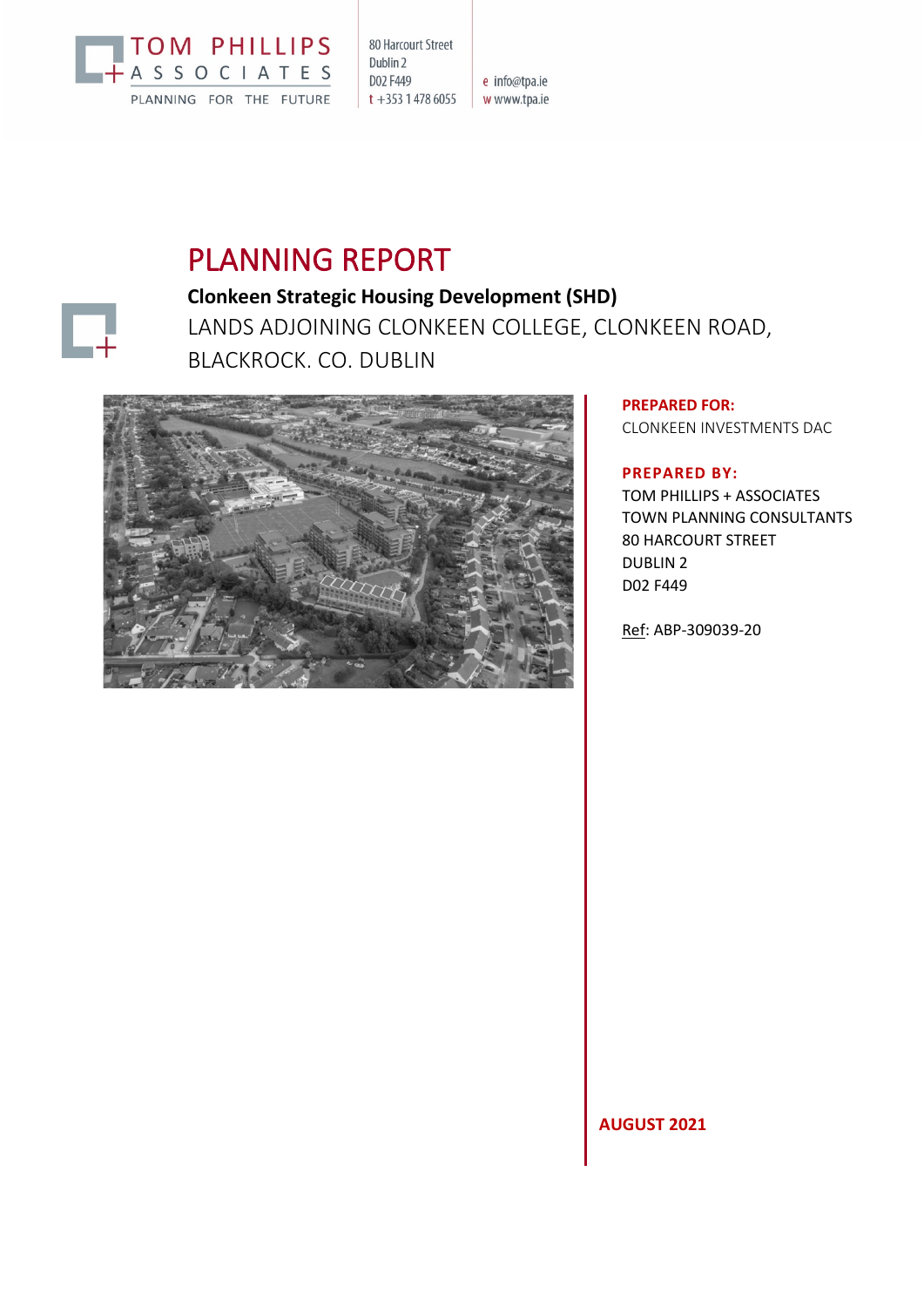

#### **1.0 INTRODUCTION**

On behalf of the applicant Clonkeen Investments DAC, Third Floor, Donnybrook House, 36-42 Donnybrook Road, Dublin 4, please find the enclosed Strategic Housing Development (SHD) planning application for the above referenced proposal, submitted to An Bord Pleanála in accordance with Section 5 *Planning and Development (Housing) and Residential Tenancies Act, 2016 ('the 2016 Act')*.

The application is made following Pre-Application Consultation and the receipt of a *Notice of Pre-Application Consultation Opinion* issued by An Bord Pleanála, dated 6th April, 2021.

Under Article 285(5) (a) of the *Planning and Development (Strategic Housing Development) Regulations 2017,* we have been instructed by An Bord Pleanála to inform you of the aforementioned planning application in accordance with Section 8(1) (b) of the *Planning and Development (Housing) and Residential Tenancies Act 2016.*

#### **2.0 SUMMARY OF DEVELOPMENT**

The development description is noted as follows in the statutory notices;

*"Clonkeen Investments DAC intend to apply to An Bord Pleanála (the Board) for permission for a Strategic Housing Development with a total application site area of c. 3.3 ha, on a site located at Lands Adjoining Clonkeen College, Clonkeen Road, Blackrock, Co. Dublin. The development, with a total gross floor area of c 33,851 sq m, will provide 299 no. residential units and a 1 no. storey 353 sq m childcare facility with dedicated play area 231 sq m. The development will consist of 18 no. ground floor 3 bedroom duplex apartments and 18 no. 2 bedroom apartments above and 12 no. ground floor 2 bedroom apartments with 12 no. 3 bedroom duplex apartments above. The 60 no. duplex units are arranged in 6 no. three storey blocks.* 

*The development will also consist of 239 no. apartment units (111 no. 1 bedroom apartments, 120 no. 2 bedroom apartments and 8 no. 3 bed apartments) arranged in 4 no. 6 storey blocks over 1 no. storey basement; public open space, communal open space and private open space (including all balconies, terraces and individual unit gardens at all levels); 614 sq m communal resident facilities including concierge and welcome area (195 sq m), residents' flexible work facility (219 sq m), residents' lounge (100 sq m) and residents' gym area (100 sq m).*

*The development will also provide for the demolition of the 2 no. storey office building ('St. Helen's', Meadow Vale - 470 sq m) to facilitate new vehicular, pedestrian and cyclist access to the site, to the north of the proposed development via Meadow Vale.*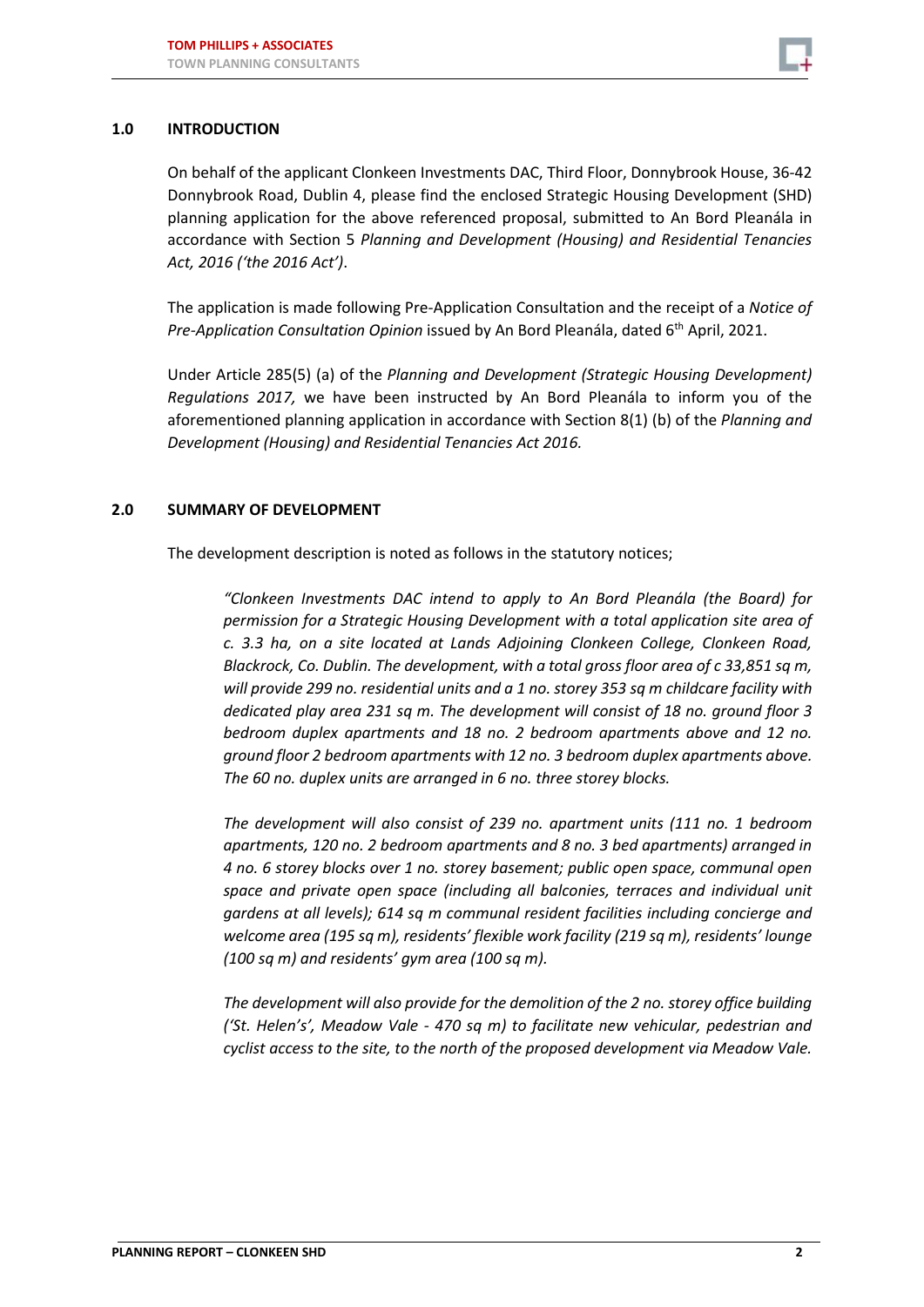

*The development will also include the provision of 2 no. designated play areas; internal roads and pathways; bin stores; 248 no. car parking spaces, including 167 no. at basement level and 2 no. shared vehicle (GoCar) spaces, 388 no. bicycle parking spaces, and 10 no. motorcycle parking spaces at basement and surface level; hard and soft landscaping; plant; boundary treatments including the repair and replacement of some existing boundary treatments; the provision of new surface water and foul drainage pipes and any required pipe diversion works or build over works; internal foul pumping station; a new internal access road and paths; changes in level; services provision and related pipework, ducting and cabling; electric vehicle charging points; 4 no. stormwater attenuation tanks; 1 no. ESB substation; photovoltaic panels; SUDS including green roof provision; signage; provision for future pedestrian access to Monaloe Park to the east of the development, including the provision of a pedestrian bridge, extending over the drainage ditch; public lighting and all site development and excavation works above and below ground."*

Further information on the proposed development is outlined in detail in the accompanying documentation.

## **2.0 SITE LOCATION AND DESCRIPTION OF PROPOSED DEVELOPMENT**

The subject site is located south of Deansgrange Village. It is bound to the north by the playing pitches associated with Clonkeen College. The area generally constitutes 2 no. storey, mature residential development (see enclosed site location plan). According to Map 7 of the *Dún Laoghaire-Rathdown Development Plan 2016-2022*, the site is zoned Objective A – *'to protect and-or improve residential amenity'*, where residential use is *'Permitted in Principle'*. (See Figure 2.0 overleaf.)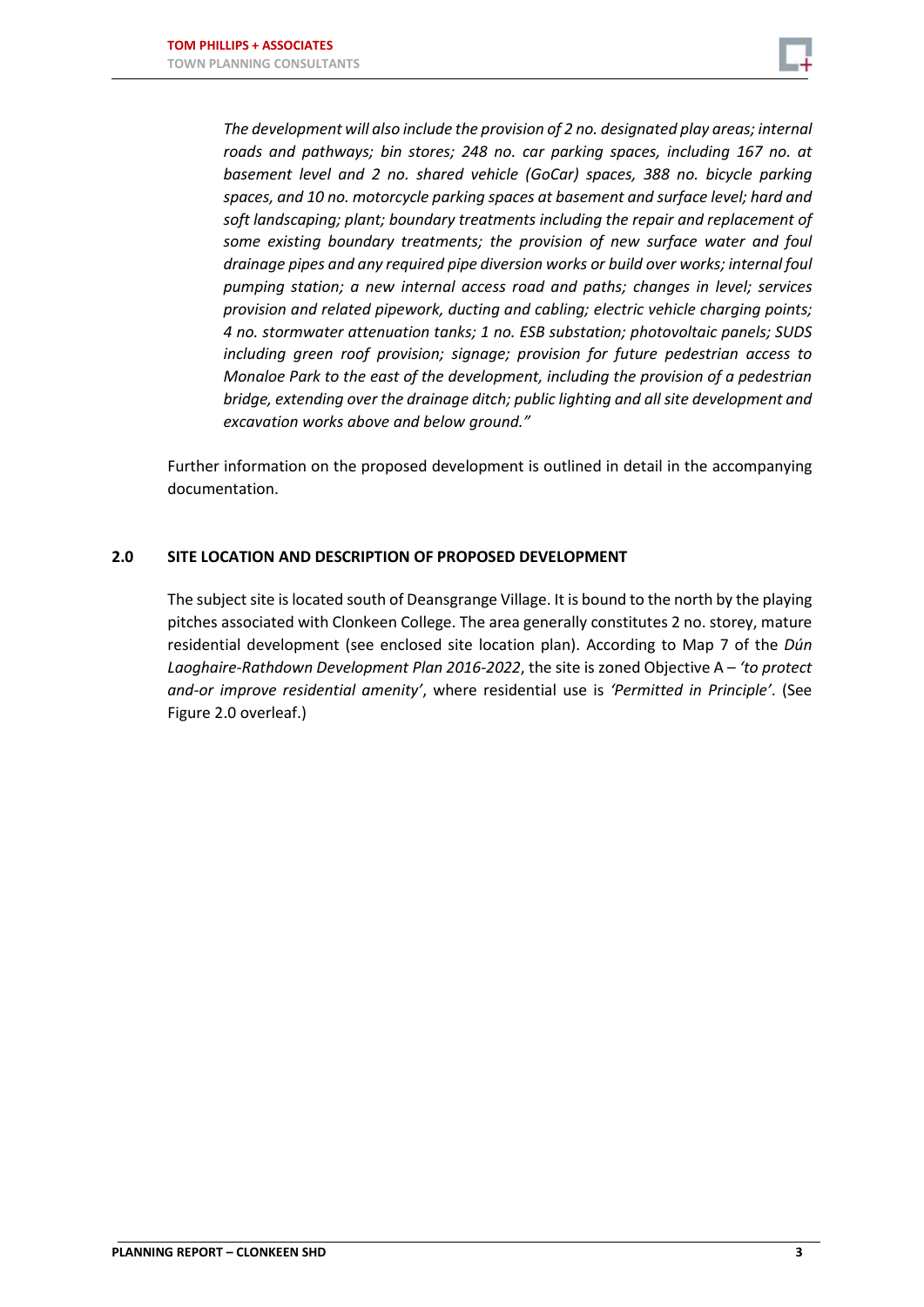



**Figure 2.0: Extract of Map 7 of the** *Dún Laoghaire Rathdown County Development Plan 2016-2022,* **with indicative site location denoted with a red star [Cropped and annotated by TPA, 2021.]**

A full design team has been appointed to the project, along with all other required technical engineering assessments. In thisregard, the consulting engineers working on the project have received a *Confirmation of Feasibility* statement from Irish Water, which is enclosed with the wider information pack.

Further information on the design rationale of the scheme is provided in the *Design Statement,* prepared by Scott Tallon Walker Architects, which is enclosed with the Request documentation.

In addition, the enclosed *Statement of Consistency* seeks to outline the site's inherent compliance with the relevant suite of National, Regional and Local Development Plan planning guidance policies and objectives pertaining to residential development in the DLRCC area, as required in respect of development proposals being submitted under the Strategic Housing Development (SHD) planning provisions. A *Material Contravention Statement* has been prepared in relation to the proposed development, as the development contravenes *Development Plan* policy due to the proposed height.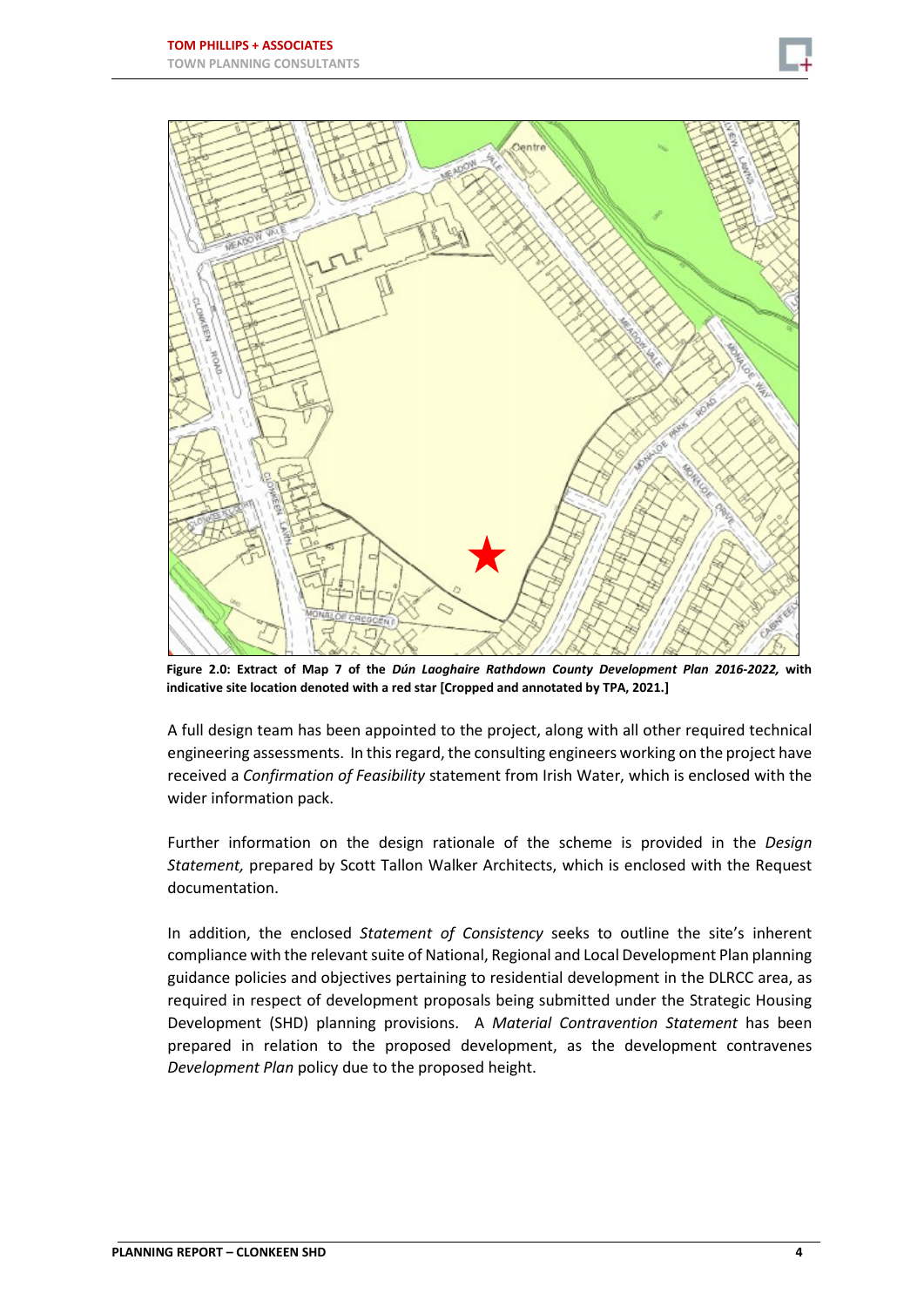

## *Part V*

The proposed development is subject to the requirements of the *Part V of the Planning and Development Act 2000 (as amended).* Further details of the Part V provision is appended to the *SHD Planning Application Form.*

# **3.0 PLANNING APPLICATION HISTORY**

The Planning History for the site relates principally to the provision of school-related facilities. Thus, its relevance is limited. However, the following applications can be informative for the design of the proposal:

- Reg. Ref. D08A/0042 sought permission for the demolition of existing office and the construction of 49 No. apartments arranged in 2 No. four-storey blocks. Permission was refused by DLRCC due to 3 No. reasons.
- Reg. Ref. D09A/0530 sought permission for erection of a 2.4m perimeter security fence and associated access gates extending along the existing drainage ditch along the southern boundary of the site and along a much of the western boundary and relocation of television transmission booster station. DLRCC's Decision to Grant was subject to a Third-Party Appeal. An Bord Pleanála decided to uphold DLRCC's Decision, subject to 4 no. planning conditions (ABP Ref. 06D.235483).
- Reg. Ref. D11A/0016 sought permission for the provision of an all-weather pitch and associated fencing and lighting; and increased car parking provision. Permission was refused by DLRCC for 2 No. reasons.
- However, DLRCC subsequently granted permission under D11A/0468 for a synthetic all-weather pitch smaller than the initially proposed under Reg. Ref. D11A/0016 and relocated to the east side, where the risk of impinging upon the residential amenity of adjoining houses was reduced. DLRCC's Decision to Grant was subject to a number of Third-Party Appeals. An Bord Pleanála decided to uphold DLRCC's Decision (ABP Ref. PL06D.240813)

#### **4.0 PRE-APPLICATION CONSULTATION**

As you are aware, a significant pre-application consultation process took place over several months with the representatives of Dún Laoghaire-Rathdown County Council planning, environment, biodiversity, parks roads and drainage departments in relation to this development. A meeting was held in relation to proposals on the 29<sup>th</sup> July, 2020 via MS Teams, with several departments of the Council in attendance, as well as the wider design team.

A follow up meeting was held with the Council on  $12<sup>th</sup>$  November 2020. In addition, members of the design team have sought advice from relevant departments of DLRCC separately to formal S247 meetings on specific matters.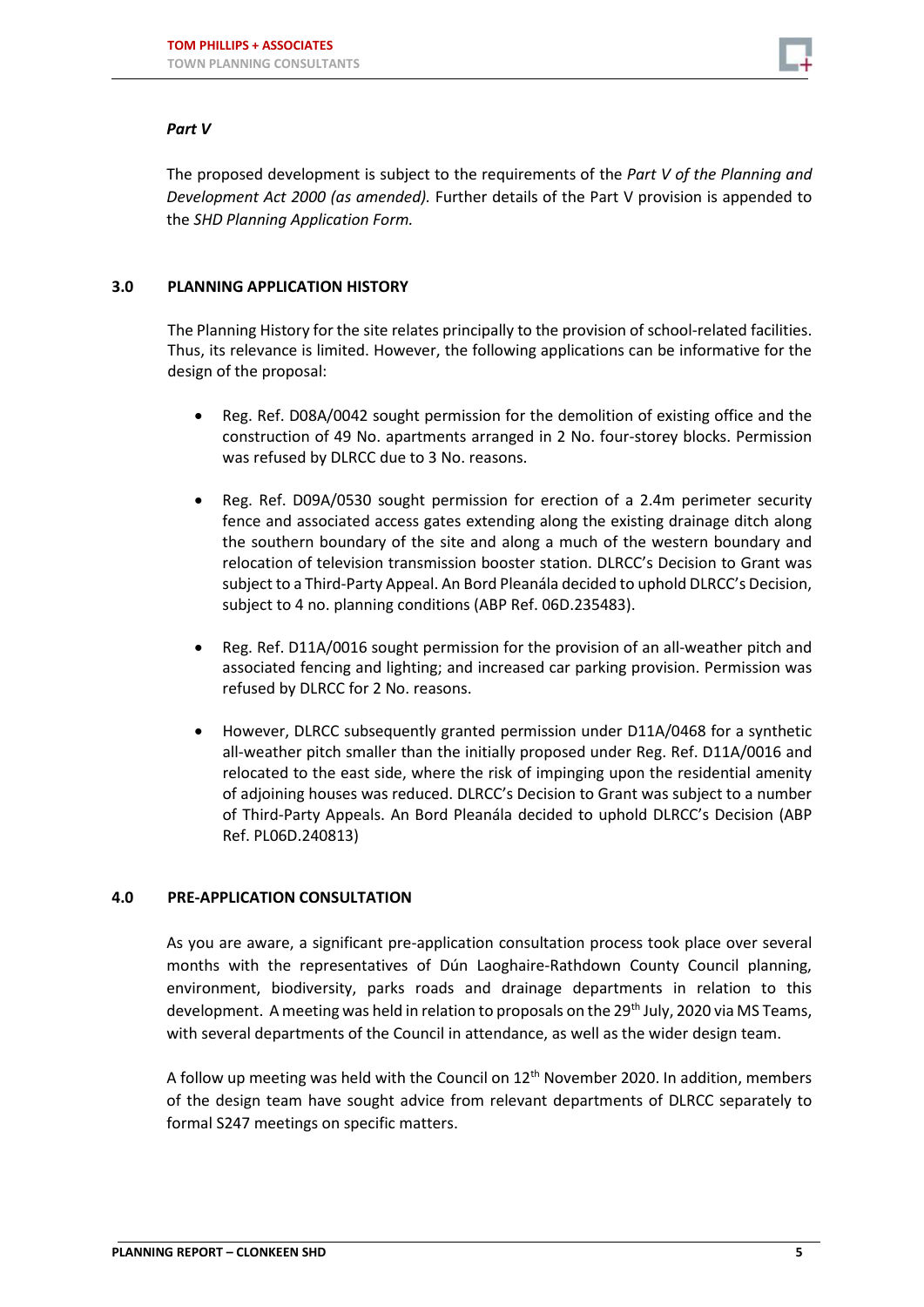

The issues raised in these discussions included approach to height, scale and massing, the composition and use of the proposed public open space, ecology visual impact, traffic impact and the proposed foul and surface water drainage strategy. A record of the formal Section 247 meetings is also enclosed, appended to the *SHD Form.* In addition, email correspondences have been carried out by the Project Engineer *and* Irish Water, as required.

A detailed analysis of feedback received at both S247 meetings was carried out. A summary *Response* letter following the June 2020 meeting is appended to this Report. Additional feedback received following the November meeting has been integrated into the *Design Statement* prepared by Scott Tallon Walker Architects, the *Engineering Services Report* and *Traffic and Transport Assessment*, prepared by CS Consulting Ltd and the *Landscape Design Report,* prepared by Doyle O' Troithigh Landscape Architects in particular.

In addition, items raised at the Section 5 Tripartite Meeting with An Bord Pleanála have been addressed in the *Response to the Board's Opinion* document, prepared by Tom Phillips + Associates. All of these considerations have been addressed in the design of the proposed development and in the reports and assessments enclosed with this application, where possible.

#### **5.0 CONCLUSION**

We trust that you will find this submission in order. It is our opinion that the proposed development would be appropriate on the subject site, having regard to the nature of the proposed development, the close proximity to Dublin City and nearby urban centres, the character of the adjoining land uses and the pattern of existing and permitted development in the site vicinity, particularly on the Stillorgan Road.

The design has sought to balance the residential requirements of future occupants in line with sustainable transport objectives, with the minimisation of any potential impacts on the amenities of adjoining residential properties. In our opinion, the subject development has achieved the above and accords with the proper planning and sustainable development of the area. In addition, we have sought to include revisions to the design proposals on foot of feedback received from the Planning Authority during Section 247 discussions and from the Board following the Section 5 Tripartite Consultation. Accordingly, we would ask the Board to expedite a favourable decision in respect of this application.

We trust that this is in order. Please revert to the undersigned with any queries arising and we look forward to confirmation of a meeting date in due course.

Yours sincerely,

 $\frac{1}{1}$ 

**John Gannon Director**